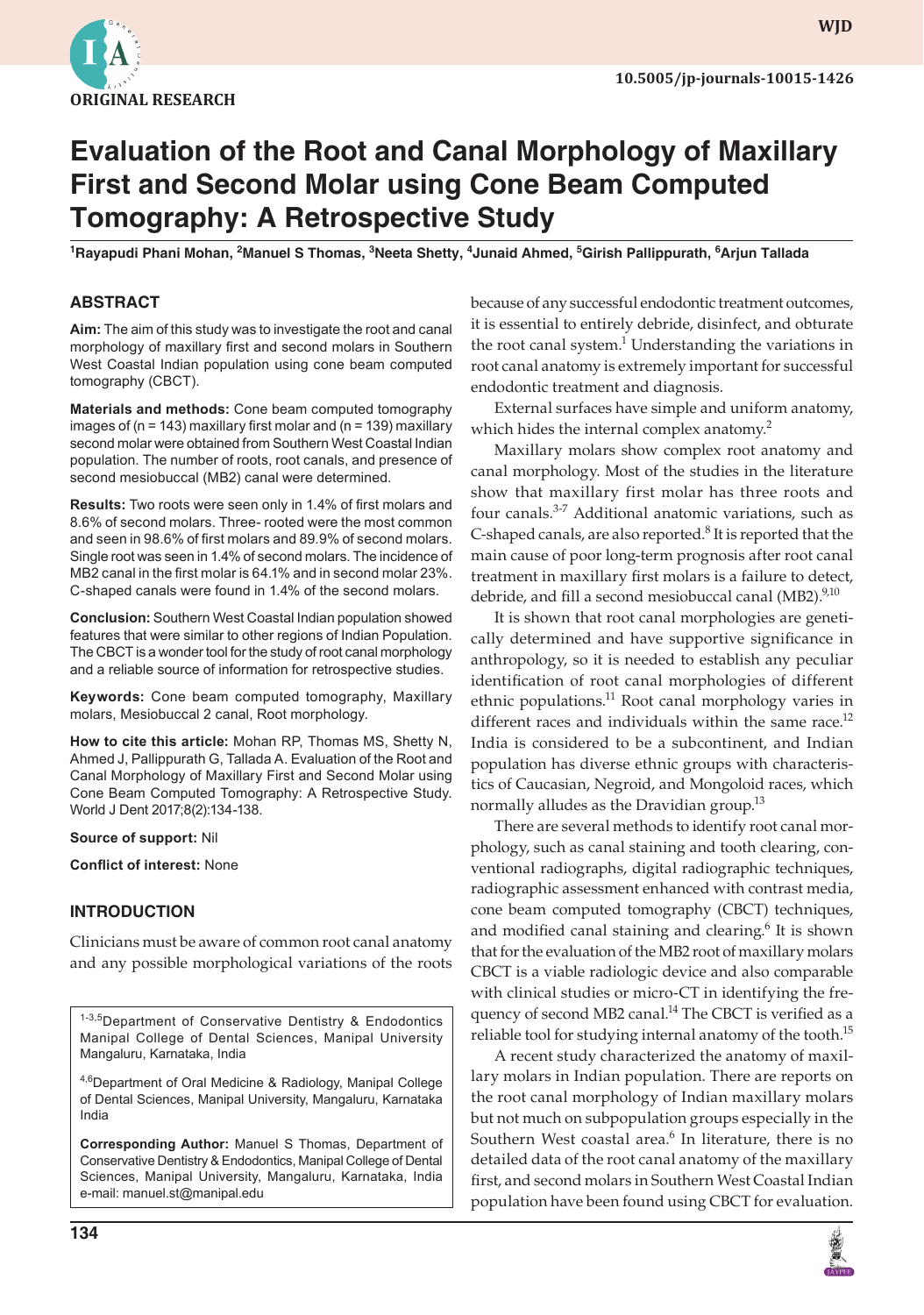The aim of this retrospective study was to analyze number of roots in maxillary first and second molars, to determine the number of canals in maxillary first and second molars and to find out the prevalence of MB2 canal in maxillary first and second molars in West Coastal Indian population Indian population using CBCT.

## **MATERIALS AND METHODS**

Ethical clearance was obtained from Manipal College of Dental Sciences, Manipal University, Mangaluru, Karnataka, India. Images were obtained with inclusion criteria: Fully erupted teeth with patient age above 16 years, root canals that are without root canal fillings and post, CBCT images of good quality. All the CBCT images are obtained from native regional settlers, no images from migrants and minority ethnicities were included. Exclusion criteria are image deformity on CBCT, incomplete root formation, roots with open apices, resorption, or calcification.

## **Sources of Data**

Cone beam computed tomography images were obtained from Department of Oral Medicine, Diagnosis and Radiology, Manipal College of Dental Sciences, Manipal University, Mangaluru, Karnataka, India, from November 2013 to October 2014.

#### **Image Acquisition**

Cone beam computed tomography images stored in the institutional repository of patient records were used for this retrospective study. These images were obtained using a CBCT scanner (Planmeca ProMax 3D Mid, Romexies 3.25 software) according to the manufacturer's instructions. All the images were taken by an oral radiologist according to the manufacturer's protocol.

## **Image Evaluation**

All the samples were analyzed by an oral radiologist and an endodontist at the same time but separately so as to achieve conformity. If the analysis of images does not concord between radiologist and endodontist, images were analyzed by another endodontist to give his opinion, and further discussion was conducted to reach a final opinion. The number of roots and canals were identified in the axial plane (Figs 1A to D). Coronal and sagittal planes were used wherever required. Whenever needed, contrast was adjusted and the magnifying tool was activated.

The specimens were investigated radiographically by CBCT and the following were observed:

- The number of roots
- The number of canals per root
- Frequency of MB2 canal.

The data collected were analyzed using chi-square test and Fisher's exact test.

## **RESULTS**

A total of 143 CBCT images of maxillary first molar and 139 CBCT images of maxillary second molar that satisfy the selection criteria were included in the study. Overall, 98.6% of maxillary first molar had three roots and 1.4% was two-rooted. Whereas in maxillary second molar, 89.9% of teeth had three roots, 8.6% had two roots and 1.4% with a single-root was also seen (Table 1). The singlerooted maxillary second molar actually had C-shaped canal morphology. In males, 97.5% of maxillary first molars and in females, 100% were three-rooted. The rest 2.5% were two-rooted in the male category. Approximately 89.1% and 90.7% of second molars had three roots in males and females respectively. Around 10.8% of the second maxillary molars were two-rooted in males and 6.1% were two-rooted in females (Table 2).



**Figs 1A to D:** Various root and canal configuration in maxillary first and second molars: (A) Three-rooted with three canals; (B) threerooted with total of four canals; additional mesiobuccal 2 canals in both first and second molars; (C) maxillary first molar with two roots; and (D) maxillary second molar with two roots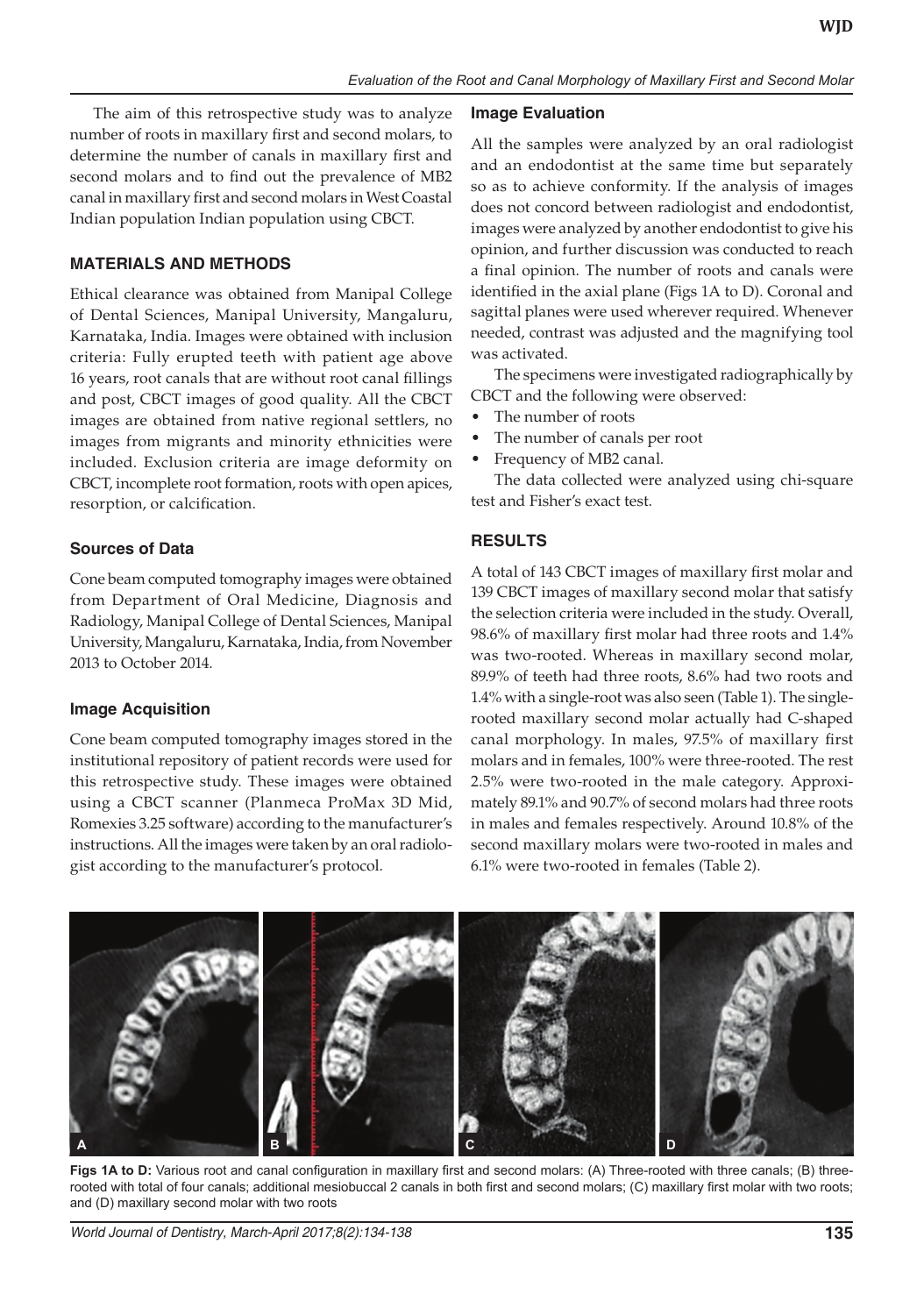**Table 1:** Frequency and distribution of the number of roots in maxillary first and second molars

|                                                               |        | Number of roots |            |
|---------------------------------------------------------------|--------|-----------------|------------|
| Tooth                                                         |        |                 |            |
| First molar                                                   |        | 2(1.4)          | 141 (98.6) |
| Second molar                                                  | 2(1.4) | 12(8.6)         | 125 (89.9) |
| Values indicate a number of teeth that were identified Values |        |                 |            |

Values indicate a number of teeth that were identified. Values within parentheses are percentages (percentage of a total number of teeth examined)

Around 64.1% of first molars and 23% of second molars have shown MB2 canals. There is statistically significant difference in frequency of the MB2 canal between first and second molars with a chi-square value of 57.793 and level of significance at p < 0.001 (Graph 1). No other additional canals were identified. There was no statistically significant difference in frequency of MB2 canal between male and female with a chi-square value of 1.687 and level of significance at  $p < 0.430$  for first molar and chi-square value of 3.361 at a significance level of p < 0.339 for second molar. In either males or females, there is no significant difference in the frequency of MB2 canal for both first and second molars. In the first molar, 67.1% of males and 64.3% of females showed MB2 canals. Whereas in the second molar, only 24.3% of males and 21.5% of females showed MB2 canal (Graph 2).

#### **DISCUSSION**

Cone beam computed tomography is superior to conventional periapical radiography technique as it has the ability to eliminate superimposition of the surrounding structures.<sup>16</sup> Besides two-dimensional image segments visualization, CBCT further enables to assess in the three-dimensional (3D) reconstruction of the area of interest aiding the operator to visualize the tooth roots and canals in multiple slices. It allows investigation of



**Graph 1:** Frequency distribution of mesiobuccal two canals in maxillary first and second molars  $(p < 0.01)$ 

| <b>Table 2:</b> Frequency and distribution of number of roots in males |
|------------------------------------------------------------------------|
| and females of maxillary first and second molars                       |

|                                   |          |  |                                                  | Number of roots (male) Number of roots (female) |      |          |
|-----------------------------------|----------|--|--------------------------------------------------|-------------------------------------------------|------|----------|
| Tooth                             | $1\quad$ |  | 3                                                |                                                 |      |          |
| First molar 0 2 (2.5) 77 (97.5) 0 |          |  |                                                  |                                                 | - () | 64 (100) |
| Second<br>molar                   |          |  | $0$ 8 (10.8) 66 (89.1) 2 (3.0) 4 (6.1) 59 (90.7) |                                                 |      |          |

Values indicate a number of teeth that were identified. Values within parentheses are percentages (percentage of a total number of teeth examined)

dental anatomy in 3D views in axial, sagittal and coronal planes simultaneously.<sup>17</sup>

Cone beam computed tomography has the ability to identify the root canal system precisely, which is considered as better than other techniques to understand the root and canal systems.<sup>6</sup> Regular computed tomography scan used in the medical field uses fan-shaped beams whereas CBCT uses cone-shaped beams.<sup>17</sup>

For the accurate and reliable evaluation of the root canal morphology, CBCT is relatively a newer diagnostic tool that has been used in the field of endodontics for the past two decades.<sup>18</sup> It is found that for the identification of root canal anatomy, CBCT always resulted better than digital radiography.<sup>19</sup> Till now, CBCT scanning is limited to only major developed cities and also very expensive.<sup>17</sup>

The maximum variations in our study were found in the MB roots of both first and second molars, which is in agreement with Singh et al, $^{20}$  who reported wide variations in MB roots of Indian maxillary second molars. According to Peikoff et al, $^{21}$  in the maxillary second molar frequency of two separate roots with a single canal in each is 6.9%. Other authors who studied in Indian population noted that MB root of both maxillary first and second molars have shown maximum variations than any other roots, which is in agreement with the present study. $6,20$ Many authors found that MB2 canals had no differences



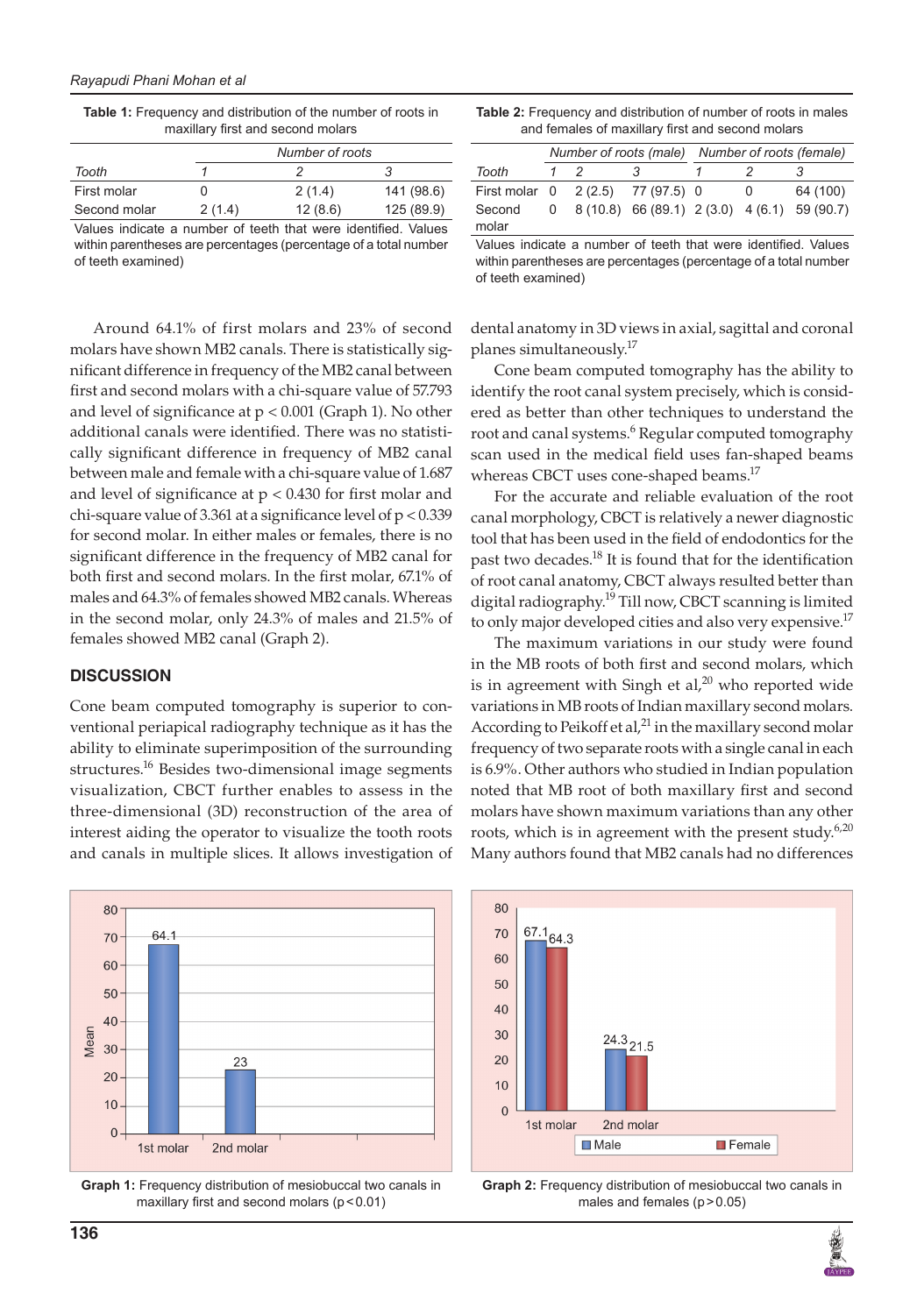in relation to nationality or sex, which was found same in this study.6,7,22,23

There are reports on the unusual morphology of roots in maxillary first molars, such as one, four, and five roots. Based on the case reports of one root or four roots or five roots, which are very rare, the incidence of them cannot be evaluated.<sup>24</sup> Literature shows a second MB2 canal is seen in 56.8 and 96.1% of the cases. This wide range in the frequency of MB2 canal in literature is because of various study methodology followed to identify the canals.<sup>25-27</sup>

Therefore, maxillary first molar frequency of C-shapes differ from 0.09 to 0.12%.<sup>28</sup> It was reported that C-shaped canals were encountered in 4.9% of the Chinese maxillary second molars.<sup>29</sup> We found 1.4% of maxillary second molars showed C-shaped canals.

In this study, we have found that:

- Statistically, a significant difference was seen in the prevalence of MB2 canal in maxillary first and second molars. It was 64.1% occurrence in first molar compared to 23% of second molar.
- There was no statistically significant difference in frequency of MB2 canals in male or females in both first and second molars.
- Around 8.6% of maxillary second molars showed two roots compared to 1.4% of first molar and prevalence was more in males (10.8%) than females (6.1%).

# **CONCLUSION**

The incidence of MB2 canal in first molar was higher than second molar. There was no difference in prevalence for MB2 canal for male or female in either first or second molars. The incidence of two-rooted molars was more in second molars than first molars. The frequency of anatomic variations may not be high but it is essential for a clinician to have the knowledge of maxillary molars oddity to prevent mishaps in endodontic treatment and ensure treatment success. The CBCT will aid in the rationalizing the aberrations of root canal anatomy, with the ability to surpass the endodontic treatment outturn.

# **REFERENCES**

- 1. Weine FS, Healey HJ, Gerstein H, Evanson L. Canal configuration in the mesiobuccal root of the maxillary first molar and its endodontic significance. Oral Surg Oral Med Oral Pathol 1969 Sep;28(3):419-425.
- 2. Ng YL, Aung TH, Alavi A, Gulabivala K. Root and canal morphology of Burmese maxillary molars. Int Endod J 2001 Dec;34(8):620-630.
- 3. Alavi AM, Opasanon A, Ng YL, Gulabivala K. Root and canal morphology of Thai maxillary molars. Int Endod J 2002 May;35(5):478-485.
- 4. Zhang R, Yang H, Yu X, Wang H, Hu T, Dummer PM. Use of CBCT to identify the morphology of maxillary permanent

molar teeth in a Chinese subpopulation. Int Endod J 2011 Feb;44(2):162-169.

- 5. Zheng QH, Wang Y, Zhou XD, Wang Q, Zheng GN, Huang DM. A cone-beam computed tomography study of maxillary first permanent molar root and canal morphology in a Chinese population. J Endod 2010 Sep;36(9):1480-1484.
- 6. Neelakantan P, Subbarao C, Ahuja R, Subbarao CV, Gutmann JL. Cone-beam computed tomography study of root and canal morphology of maxillary first and second molars in an Indian population. J Endod 2010 Oct;36(10):1622-1627.
- 7. Lee JH, Kim KD, Lee JK, Park W, Jeong JS, Lee Y, Gu Y, Chang SW, Son WJ, Lee WC, et al. Mesiobuccal root canal anatomy of Korean maxillary first and second molars by cone-beam computed tomography. Oral Surg Oral Med Oral Pathol Oral Radiol Endod 2011 Jun;111(6):785-791.
- 8. Dankner E, Friedman S, Stabholz A. Bilateral C shape configuration in maxillary first molars. J Endod 1990 Dec;16(12): 601-603.
- 9. Weine FS, Hayami S, Hata G, Toda T. Canal configuration of the mesiobuccal root of the maxillary first molar of a Japanese sub-population. Int Endod J 1999 Mar;32(2):79-87.
- 10. Wolcott J, Ishley D, Kennedy W, Johnson S, Minnich S, Meyers J. A 5yr clinical investigation of second mesiobuccal canals in endodontically treated and retreated maxillary molars. J Endod 2005 Apr;31(4):262-264.
- 11. Sperber, GH. The phylogeny and odontogeny of dental morphology. In: Sperber GH, editor. From Apes to Angels. New York: Wiley-Liss; 1999. p. 215-219.
- 12. Ahmed HA, Abu-bakr NH, Yahia NA, Ibrahim YE. Root and canal morphology of permanent mandibular molars in a Sudanese population. Int Endod J 2007 Oct;40(10): 766-771.
- 13. Reich D, Thangaraj K, Patterson N, Price AL, Singh L. Reconstructing Indian population history. Nature 2009 Sep;461(7263):489-494.
- 14. Corbella S, Del Fabbro M, Tsesis I, Taschieri S. Computerized tomography technique for the investigation of the maxillary first molar mesiobuccal root. Int J Dent 2013;2013:614898.
- 15. Sberna MT, Rizzo G, Zacchi E, Capparè P, Rubinacci A. A preliminary study of the use of peripheral quantitative computed tomography for investigating root canal anatomy. Int Endod J 2009 Jan;42(1):66-75.
- 16. Lofthag-Hansen S, Huumonen S, Gröndahl K, Gröndahl HG. Limited cone-beam CT and intraoral radiography for the diagnosis of periapical pathology. Oral Surg Oral Med Oral Pathol Oral Radiol Endod 2007 Jan;103(1):114-119.
- 17. Cotton TP, Geisler TM, Holden DT, Schwartz SA, Schindler WG. Endodontic applications of cone-beam volumetric tomography. J Endod 2007 Sep;33(9):1121-1132.
- 18. Patel S, Dawood A, Ford TP, Whaites E. The potential applications of cone beam computed tomography in the management of endodontic problems. Int Endod J 2007 Oct;40(10): 818-830.
- 19. Matherne RP, Angelopoulos C, Kulild JC, Tira D. Use of conebeam computed tomography to identify root canal systems in vitro. J Endod 2008 Jan;34(1):87-89.
- 20. Singh C, Sikri VK, Arora R. Study of root canals and their configuration in maxillary second permanent molar. Indian J Dent Res 1994 Jan-Mar;5(1):3-8.
- 21. Peikoff MD, Christie WH, Fogel HM. The maxillary second molar: variations in the number of roots and canals. Int Endod J 1996 Nov;29(6):365-369.